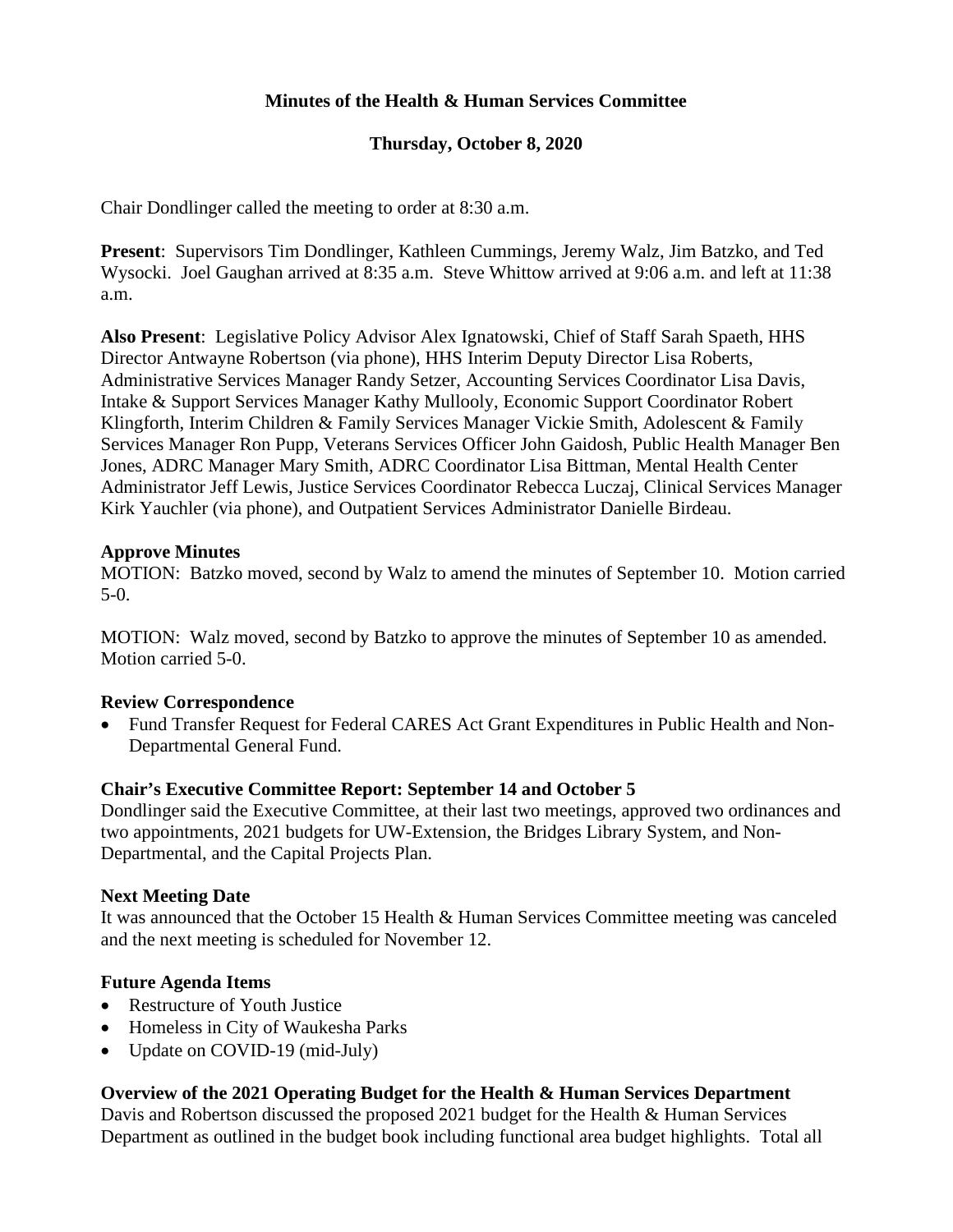funds, department-wide, revenues total \$58,229,301 – a decrease of \$1,217,869 or 2.0% % from the adopted 2019 budget. The County tax levy totals \$26,581,406 – an increase of \$317,428 or 1.0%. Expenditures total  $$85,399,874 - a$  decrease of  $$674,141$  or 1.0%. The number of full-time equivalent (FTE) positions increased 6.85 for a total of 444.50. Davis also covered a broad range of department and related County initiatives. No major concerns were voiced.

#### Whittow arrived 9:06 a.m.

# **Discuss and Consider 2020 Operating Budgets for the Following Divisions in the Health & Human Services Department:**

## Intake & Shared Services

Mullooly and Klingforth discussed the proposed 2021 budget for the Intake Support Services Division as outlined in the budget book including the budget highlights, financial summaries, major departmental strategic plan objectives, and program highlights and activities. Revenues total \$5,391,723 – an increase of \$226,737 or 4.4% from the adopted 2020 budget. The County tax levy totals  $$2,810,771$  – an increase of  $$25,264$  or 0.9%. Expenditures total  $$8,202,494$  – an increase of \$252,001 or 3.2%. No major concerns were voiced.

### Children & Family Services

Smith discussed the proposed 2021 budget for the Children & Family Services Division as outlined in the budget book including the budget highlights, financial summaries, major departmental strategic plan objectives, and program highlights and activities. Revenues total  $$13,827,073 - a$ decrease of \$1,135,817 or 7.6% from the adopted 2020 budget. The County tax levy totals \$3,214,125 – a decrease of \$230,446 or 6.7%. Expenditures total \$17,041,198 – a decrease of \$1,366,263 or 7.4%. No major concerns were voiced.

#### Adolescent & Family Services

Pupp discussed the proposed 2021 budget for the Adolescent & Family Services Division as outlined in the budget book including the budget highlights, financial summaries, major departmental strategic plan objectives, and program highlights and activities. Revenues total \$4,168,385 – an increase of \$20,991 or 0.5% from the adopted 2020 budget. The County tax levy totals  $$3,118,033 - a$  decrease of  $$3,246$  or 0.1%. Expenditures total  $$7,286,418 - an$  increase of \$17,745 or 0.2%. No major concerns were voiced.

#### Veterans' Services

Johannes discussed the proposed 2021 budget for the Veterans' Services Office as outlined in the budget book including the budget highlights, financial summaries, major departmental strategic plan objectives, and program highlights and activities. Revenues total  $$21,467$  – an increase of  $$6,300$ or 41.5%% from the adopted 2020 budget. The County tax levy totals \$346,615 – an increase of \$13,780 or 4.1%. Expenditures total \$368,082 – an increase of \$20,080 or 5.8%. No major concerns were voiced.

#### Public Health

Jones discussed the proposed 2021 budget for the Public Health Division as outlined in the budget book including the budget highlights, financial summaries, major departmental strategic plan objectives, and program highlights and activities. Revenues total \$1,124,552 – an increase of  $$138,361$  or  $14.0\%$  from the adopted 2020 budget. The County tax levy totals  $$1,975,034 - an$ increase of \$16,010 or 0.8%. Expenditures total \$3,099,586 – an increase of \$154,371 or 5.2%. No major concerns were voiced.